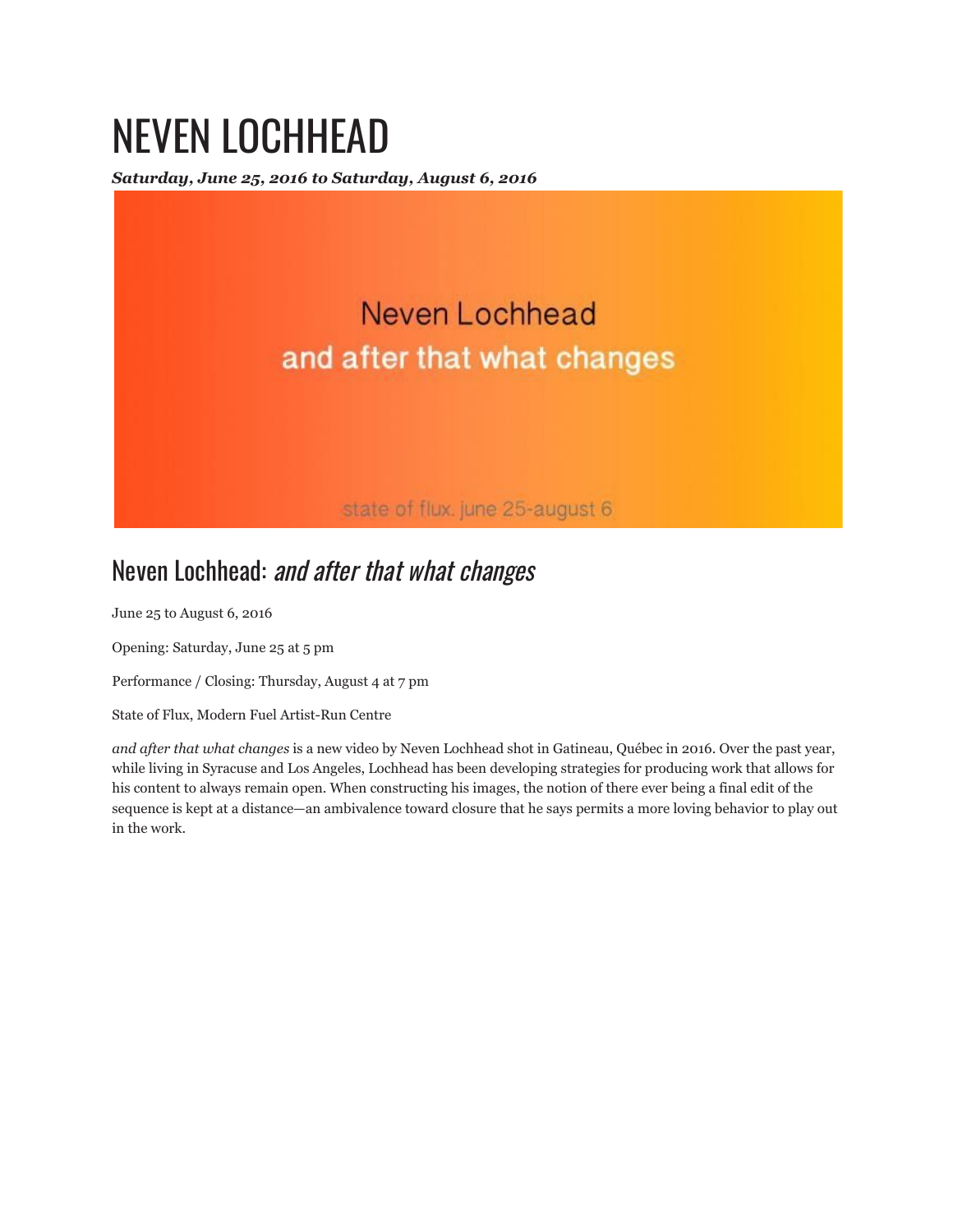

Installation Image: Neven Lochhead, and after that what changes, single-channel video, 2016

The imagery in this new piece covers the span of one full day and night spent in the woods along the Gatineau River, with the changing of natural light being detected gradually over its duration. On top of these images, Lochhead takes the strange linguistic events of proper names as his primary instrument. Evoking a credits sequence, names are played over the images with varying degrees of density, movement, and volume, creating a suspended drama of nouns without a reference. Some names will appear in groups, suggesting a nascent form of collectivity. Others flash on the screen as single entities, inviting speculation about the possible lives to which they are/were/will be attached. Hundreds of names appear throughout the full length of the piece, all of which have been invented by the artist through a process of mutating and mixing preexisting names. As the names in the piece anticipate the context and community in which it is being viewed, they attempt to expand and collapse the proximities of familiarity taking place with the imagined viewer. Do you by chance know a Catt Rabalsky? Flora Kellers? Thames de Garde? Nevone Lugbed?

"And after that what changes what changes after that, after that what changes and what changes after that and after that and what changes and after that and what changes after that." —from Gertrude Stein, Composition as Explanation

## **Performance / Closing Reception**

Please join us on Thursday, August 4 at 7pm for a performance by Neven Lochhead in the Tett Centre's Community Gallery (Room 109), followed by a Closing Reception in Modern Fuel for his exhibition *and after that what changes* in our State of Flux Gallery. This event is free and all are welcome.